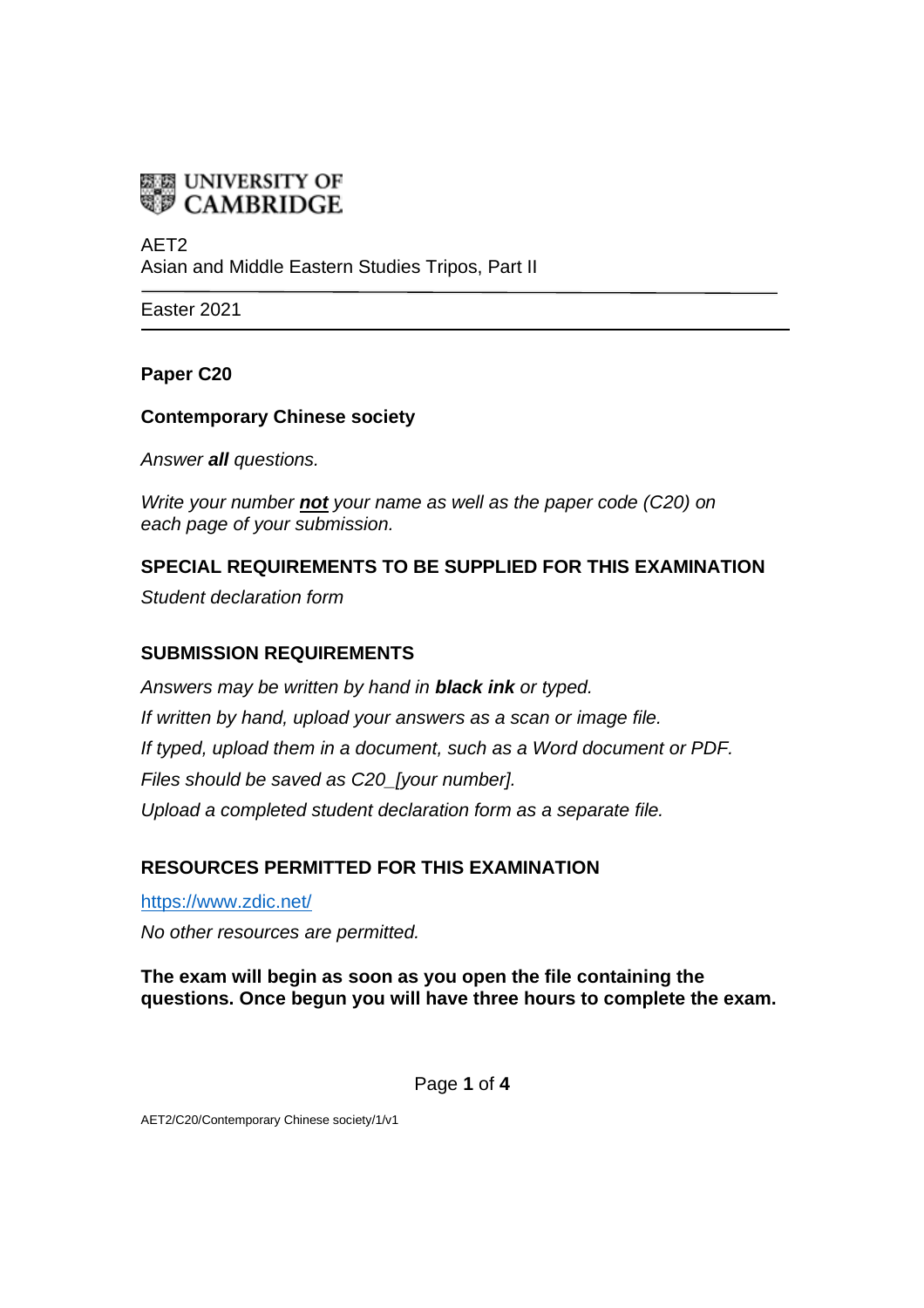### **Part I (15 marks)**

Summarise the following passage in around 200 words and then write a short essay (around 400 words) explaining some of the key factors that caused the Sino-Soviet split. Both parts of your answer should be in **English**.

 从世界历史来看,二战后,对世界格局影响最大的一个国家关系就是中国 和苏联的关系,这两个国力足可撼动世界的国家,关系走向了交恶,对世界格 局产生了巨大的影响。正是因为中苏的交恶,才使得整个冷战的走向发生了根 本的改变,从有利于苏联到有利于美国的转变,最终导致了整个苏联的解体, 以及现代国际关系的形成。

 二战后,其实中国和苏联的关系那是非常好的,当时我国管苏联叫做老大 哥。而老大哥不光在半岛战争中支持我国,用核武力支持我国,威慑西方,还 不断帮助我国建立现代工业。并且不断完善工业发展,直接援助了几百家的企 业,帮助我国建立了初步的工业体系,可以毫不夸张的说,那是非常的密切, 亲如兄弟。再加上两国制度的接近,更加让这种关系亲密无间,所以当时世界 很多国家,包括西方,其实是认为中国和苏联关系会一直紧密下去的,一旦如 此,苏联那是不可撼动的。但是到了1959年,中苏关系突然交恶,甚至演变 成直接的边境战争。最终两国的走向那是一发不可收拾,最终苏联一分为十 五,消失在世界上。为此,其实很多人对于中苏交恶的根本原因到现在还是无 法搞清楚,当时到底是什么原因,让中苏交恶呢?其实原因就一条,那就是 "苏联希望中国成为小弟",也就是说,苏联希望我国成为苏联的小弟或者附 属国,成为苏联领导下的服从国家。二战好不容易成功,结束了我国百年国 耻,如果成为了苏联的小弟,那岂不是还是延续这个国耻? Adapted from [https://www.sohu.com/a/399107174\\_609645](https://www.sohu.com/a/399107174_609645)

#### Page **2** of **4**

AET2/C20/Contemporary Chinese society/2/v1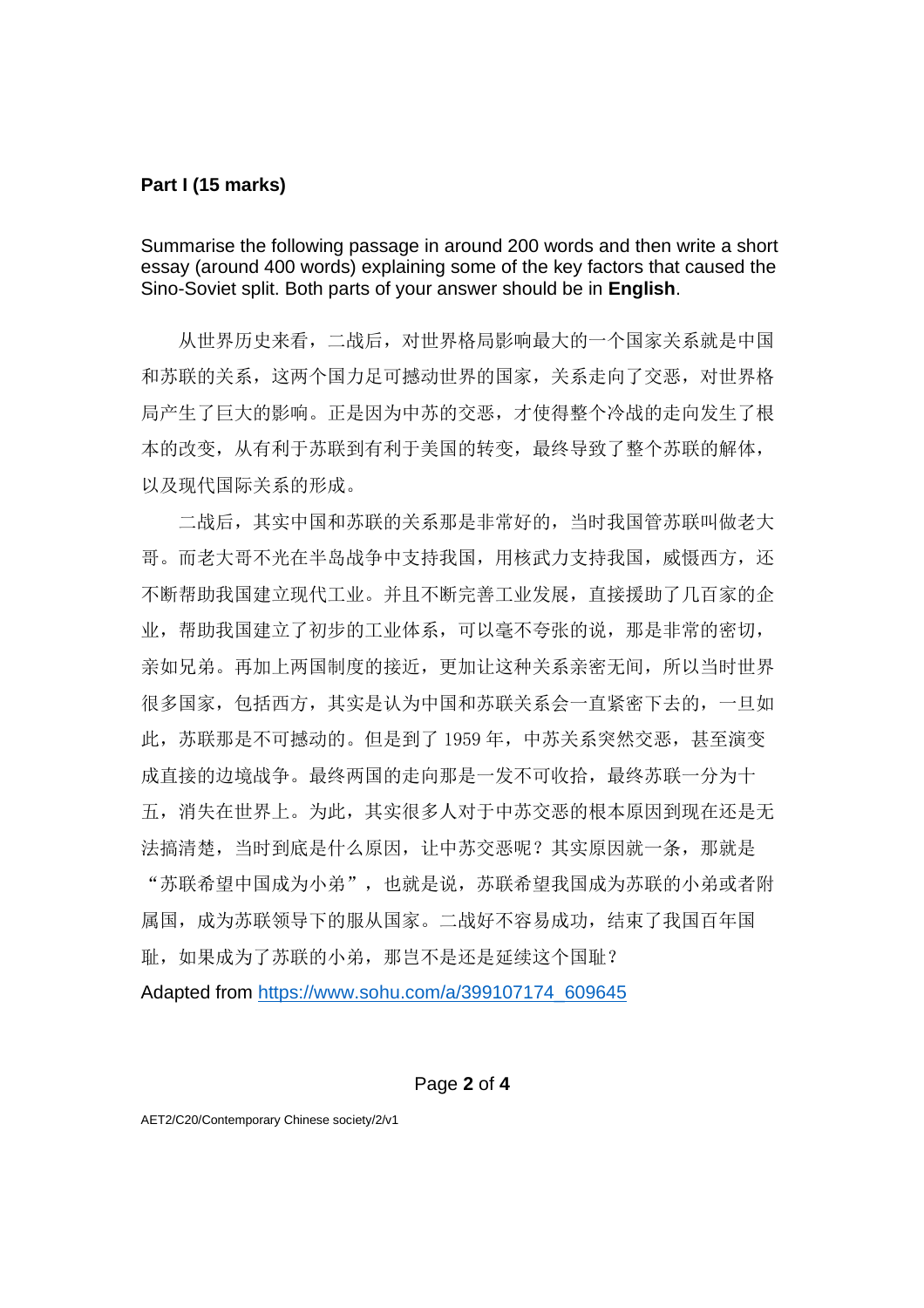### **Part II (15 marks)**

Summarise the following passage in around 200 words. Then write an essay in around 400 words on the ways in which Chinese citizens form communities and networks independent of the state. Both parts of your answer should be in **English**.

新左派们讨厌市场,也同样讨厌市民社会。改革开放三十多年来,中国出 现了一批 NGO(非政府组织),在维护公民权益、公众慈善和公共服务等方面发 挥着自己独特的作用。王绍光是较早对 NGO 有系统研究的学者,但他的研究结 果证明的是, "近年来被一些人吹得神乎其神的'公民社会'实际上是个无所 不包的大杂烩","大量所谓'市民社会组织'不过是些追求一己私利的利益 群体或压力集团而已"。公民组织是志愿性、自主性的社会团体,包括政治、 社会、福利、文化、娱乐、体育各个领域,它不是政府规划的结果,而是在社 会中自发成长出来的,自然无所不包,关键是以什么眼光来看。若以大一统的 尺度视之,NGO 的确是各色人等、参差不齐的"大杂烩"。但以现代社会的标 准来看,正是社会多元、分化和活跃的表现。在王绍光看来,非政治的、休闲 娱乐性的 NGO,要比政治性的公民社团可爱得多,他希望社会上的 NGO 都能够 非政治化、乐乐呵呵、温和顺良,与政府保持和谐的互动。他一再强调: 个有效的国家是市民社会的前提条件。……当国家相对强大并充满活力时,市 民社会更有可能繁荣起来"。具有讽刺意味的是,在现实中的中国,当"当国 家相对强大并充满活力时",社会却发生了溃败,有市民而无市民社会,有公 民却无公民组织。

Adapted from 许纪霖: 近十年来中国国家主义思潮之批判. [https://www.gczw.me/indexnews/2011\\_08\\_04\\_59194.shtml](https://www.gczw.me/indexnews/2011_08_04_59194.shtml)

Page **3** of **4**

AET2/C20/Contemporary Chinese society/3/v1